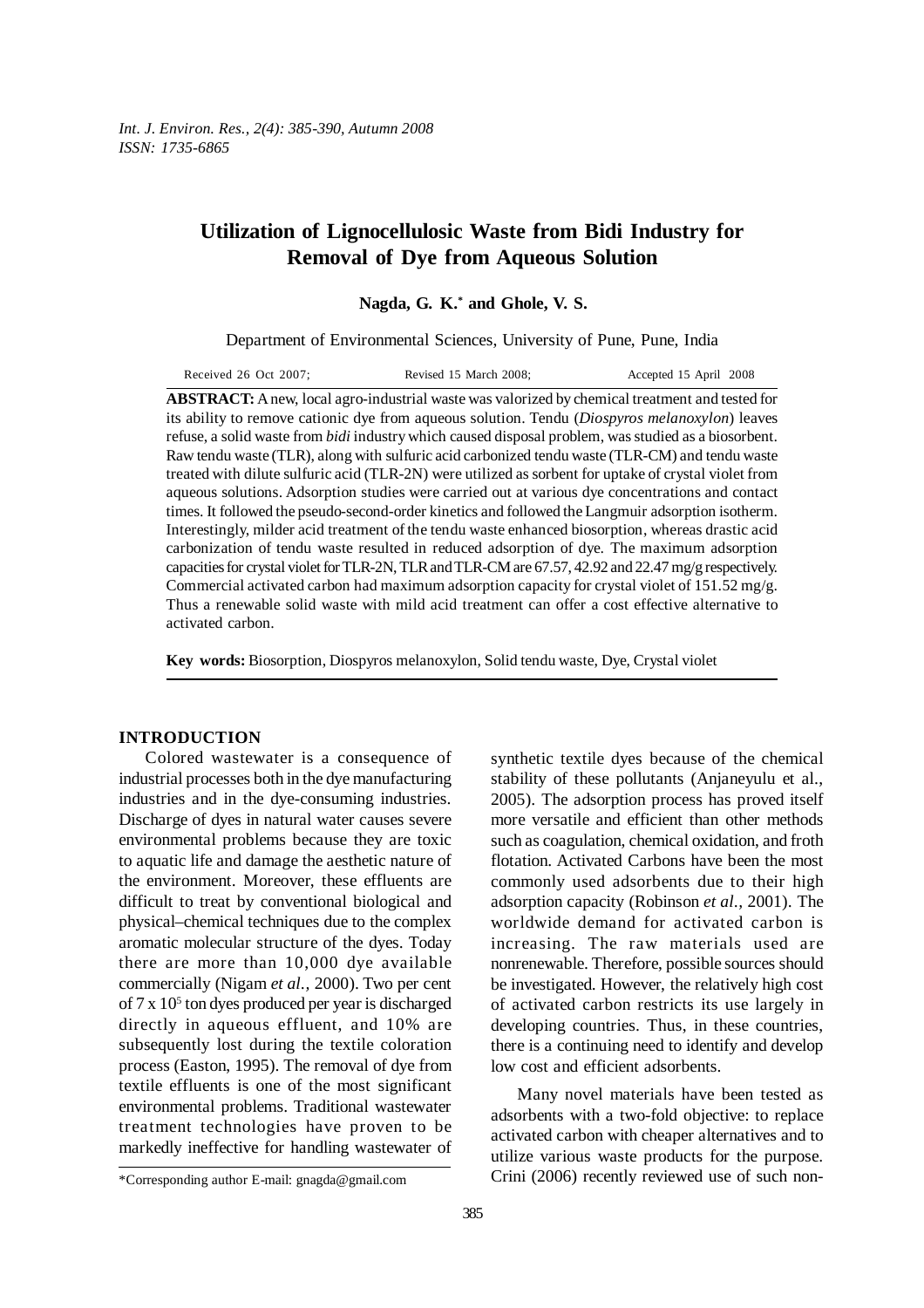conventional low-cost adsorbents for dye removal. Research of the recent past mainly focused on utilizing waste materials as alternatives to activated carbon. Coir pith (Namasivayam *et al.,* 2001), passion fruit and mandarin peels (Pavan *et al.,* 2007), Rice husks (Vasanth Kumar and Sivanesan, 2007), palm kernel fiber (Ofomaja, 2007), and silkworm pupa (Noroozi *et al.,* 2007) are some recent examples of waste materials being tested as biosorbents for color removal. However, as the adsorption capacities of the above adsorbents are not large, new absorbents are still under development. One such non-conventional waste comes from 'Bidi' industry unique to Indian subcontinent. Bidi a hand-rolled cigarette that consists of a small amount of tobacco flakes rolled in a leaf of tendu (Diospyros melanoxylon), a broad-leafed tree native to India. Bidi rolling industry is a home industry in many town and cities across India. It produces large quantities of cuttings of tendu leaf as refuse, which has no economic value and creates a solid waste disposal problem for civic authorities. The objective of this study was to investigate the feasibility of using this zero cost solid waste for the removal of crystal violet as a probe molecule, from aqueous solution by adsorption method. Tendu waste in its native and chemically modified form along with commercial powdered activated carbon, were subjected to adsorption studies under various experimental conditions and the results obtained are discussed in this communication.

### **MATERIALS & METHODS**

The waste tendu leaf cuttings were collected from the dumping sites near bidi industries in the town of Solapur, India. They were cut in to pieces of about  $3 X 4$  cm size, washed with tap water to remove soil and dust, rinsed with distilled water and dried in an oven at 80°C to a constant weight. The dried tendu leaf refuse (TLR) were powdered and sieved with an 80-mesh sieve and stored in dessicator until used.Tendu waste was carbonized by treating five parts of TLR with three parts of concentrated sulfuric acid and kept in oven at  $120^{\circ}$  $-130$ °C for 4 hours. The carbonized mass was washed free of acid with distilled water and soaked in 1% solution of sodium bicarbonate overnight to remove residual acid. It was further filtered and dried at 110°C till constant weight. The material

was pulverized and sieved through 80-mesh particle size and used for the study as TLR-CM. In order to obtain limited carbonization, one part of tendu waste was treated with five parts of 2N sulfuric acid for 24 hrs. The biomass was washed free of acid as described above, dried, powdered and used as TLR-2N. Powdered Activated Carbon (PAC) used was of reagent grade and obtained from Glaxo (India). Crystal violet (CV) (CI=42555; chemical formula=C25H30N3Cl; FW=407.99; nature=basic violet and  $\lambda_{\text{max}}$  = 585 nm); was supplied by Merck, India.

The adsorption studies were performed by the batch technique to obtain kinetic and equilibrium data. For kinetic study, 100 mL of CV solution of known concentration was added to 100 mg of TLR, TLR-CM, TLR-2N or PAC in a 250 mL round bottom ûask at room temperature (27 +/-  $1^{\circ}$ C), and at agitation speed of 200 rpm. The samples were withdrawn from the shaker at the predetermined time intervals and adsorbent was removed by centrifugation. The CV adsorbed was determined using absorbance values measured before and after treatment, at 585 nm with Shimatzu double beam UV-spectrophotometer. Calibration curves were established prior to the analysis. Calibration range for crystal violet was 1-6 mg/L and dilutions were performed where necessary to bring solutions within the calibration range. During isotherm studies, different mass (50- 1000 mg/L) of various sorbents was used. All experiments were carried out in duplicate and mean values are presented. The error obtained was 3.0%.

## **RESULTS & DISCUSSION**

The study on the effect of pH on the sorption of Crystal violet by TLR, TLR-CM, TLR-2N and PAC could be important in establishing the optimum sorption of dye at the solids/liquid interface and the results are shown in (Fig.1). The effect of initial pH on sorption percentages of dyes was examined over a range of pH values from 2 to 10. When initial pH of the dye solution was increased from 2 to 10, the percentage removal decreased in case of TLR and TLR-CM, whereas the decrease was not steep in case of TLR-2N and PAC. Lower adsorption of crystal violet, an anionic dye, at alkaline pH is probable due to the presence of excess of OH- ions competing with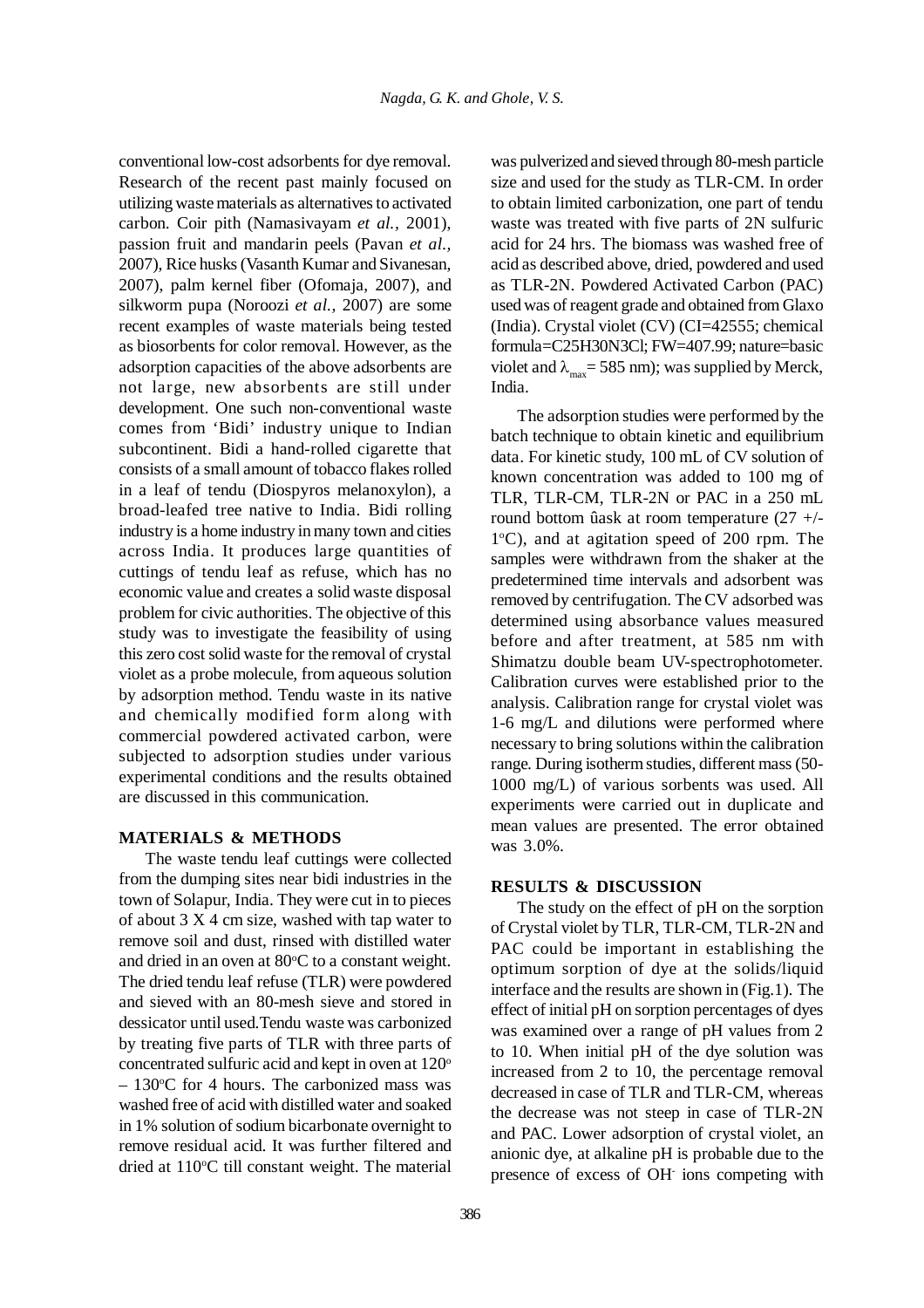the dye.Various sorption kinetic models have been used to describe the uptake of dyes. The pseudo first-order rate equation by Lagergren (1918) and pseudo second-order kinetic model by Ho and McKay (1999) has been used widely. It was observed that most of the biosorption systems followed a pseudo second-order kinetic model as also reported by Ho and McKay (1999), which can be expressed as:

$$
t/q_{t} = 1/kq_{e}^{2} + 1/q_{e}
$$
 (1)

Where t is the contact time (min),  $q_t$  and  $q_e$  are the quantities of sorbate, adsorbed at time t and at equilibrium ( $mg/g$ ) and k is the rate constant (g/mg min). Adsorption of crystal violet by TLR, TLR-CM, TLR-2N and PAC followed pseudo second order kinetics and one of these plots for TLR-2N is shown in (Fig. 2). which agreed with chemisorption as the rate-limiting mechanism through sharing or exchange of electron between sorbent and sorbate (Ho and McKay, 1999).

The rate of sorption of crystal violet TLR, TLR-CM, TLR-2N and PAC are shown in (Fig. 3). It was observed that the treatment with 2N sulfuric acid of TLR resulted in reducing the equilibrium time from 120 to 60 min.

Experimental isotherm are useful for describing adsorption capacity to facilitate evaluation of the feasibility of this process for a given application, for selection of the most appropriate sorbent, and for preliminary determination of sorbent dosage requirements. Moreover, the isotherm plays an important role in the predictive modeling procedures for analysis and design of sorption systems. In adsorption process, particular mass of sorbent is added to the solution containing a certain concentration of sorbate. When the sorbent comes in contact with the solution, the sorbate gets accumulated on the surface of the sorbent. In this process, a dynamic equilibrium is established and no significant removal



**Fig. 2. Pseudo-second order kinetics of CV adsorption by TLR-2N**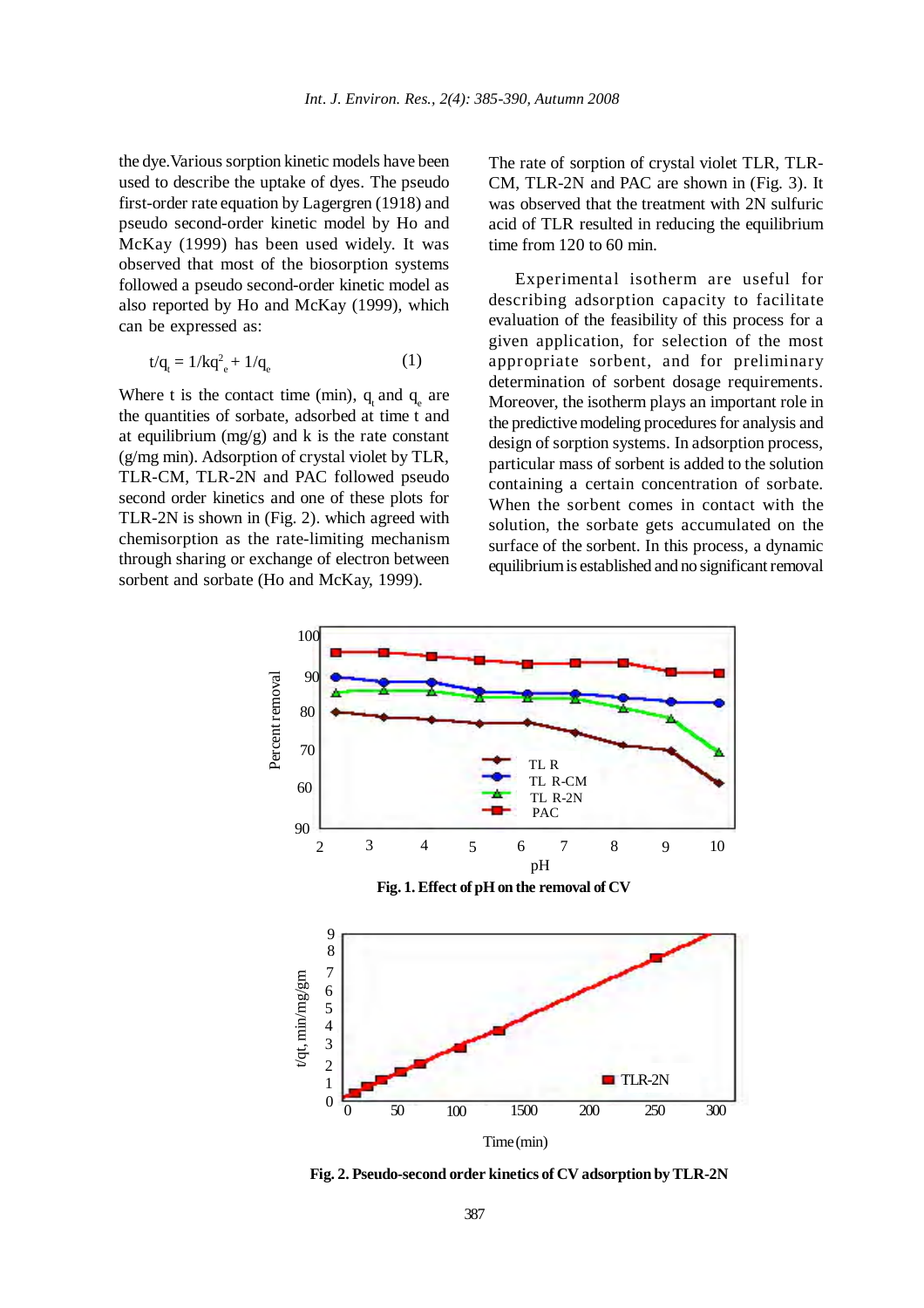

**Fig. 3. Rate of sorption of CV on various sorbents**

of sorbate is expected further.The Langmuir (1916) and Freundlich (1906) isotherms are most frequently used to represent the data of sorption from solution. In order to establish the maximum sorption capacity, the Langmuir equation of the following linearized form was applied to the sorption equilibriums at different adsorbent doses.

$$
1/Q_e = 1/K_L + 1/bK_L * 1/C_e \tag{2}
$$

Where  $C_{\rm e}$  is the concentration of CV at equilibrium (mg/L), Qe is the amount of CV adsorbed at equilibrium (mg/g),  $K_t$  (mg/L) and b (mg/g) are the Langmuir constants, representing the maximum adsorption capacity for the solid phase loading and the energy constant related to the heat of adsorption. The constants b (= $Q_{\text{max}}$ ) and K<sub>L</sub> can be evaluated from the intercept and slope of the linear plot of the experimental data of  $1/Q_e$  versus  $1/C<sub>e</sub>$ , respectively. Equilibrium stage at which all potential sites of the sorbent reach the equilibrium,  $Q_e$ , the sorbent is said to be exhausted and the capacity at this point is called maximum sorptive capacity,  $Q_{\text{max}}$ .

To assess the capacity of any adsorbents maximum sorptive capacity is the appropriate parameter to be considered. Langmuir model assumes that the sorption energy is constant and independent of surface coverage.Linearized form of Freundlich equation was applied to the sorption equilibriums at different adsorbent doses.

$$
\log Q_{\rm e} = (1/n) \log C_{\rm e} + \log K_{\rm F}
$$
 (3)

Where,  $K<sub>F</sub>$  and 1/n are constants, which are considered to be the relative indicators of adsorption capacity and adsorption intensity.The adsorption capacity and affinity of TLR, TLR-CM and PAC for CV was determined with two isotherms models, using initial CV concentration of 150 mg/L. Experimental values obtained for the adsorption capacity experiments were used to calculate the Langmuir and Freundlich parameters and results are shown in (Table 1). The correlation coefficient values obtained from the Freundlich and Langmuir isotherms are also presented. The values indicate that the adsorption

|            | Langmuir |                  |       | Freundlich  |       |       |
|------------|----------|------------------|-------|-------------|-------|-------|
| Adsorbent  | $K_{L}$  | $Q_{\text{max}}$ | $R^2$ | $K_{\rm F}$ | 1/n   | $R^2$ |
|            | (mg/g)   | (mg/g)           |       |             |       |       |
| <b>TLR</b> | 0.027    | 42.29            | 0.995 | 2.71        | 1.802 | 0.988 |
| TLR-CM     | 0.029    | 22.08            | 0.992 | 2.25        | 2.278 | 0.970 |
| TLR-2N     | 0.066    | 67.57            | 0.977 | 6.41        | 1.789 | 0.977 |
| PAC        | 0.353    | 151.52           | 0.994 | 33.11       | 1.866 | 0.979 |

**Table 1. Adsorption isotherm parameters for Crystal Violet**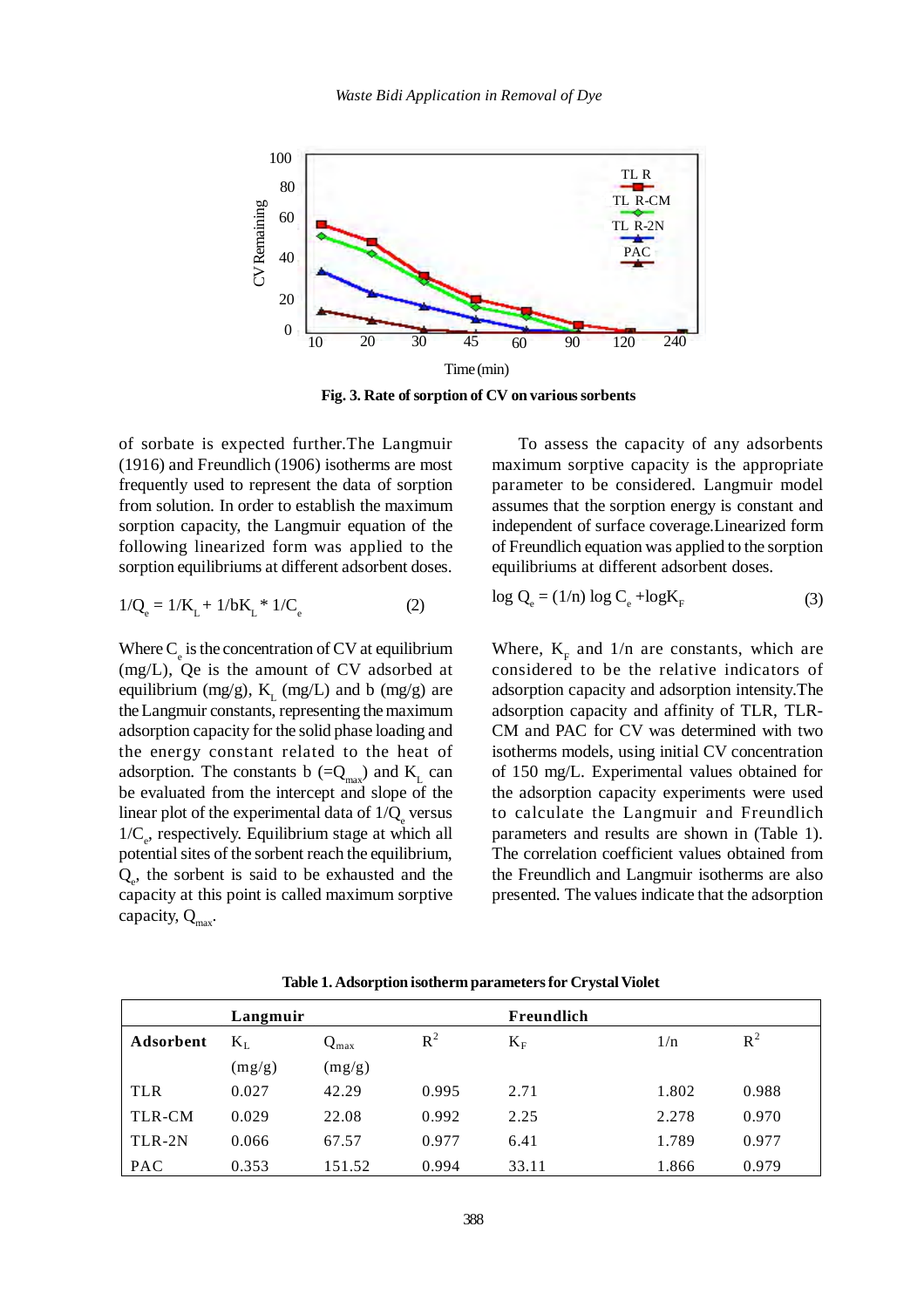pattern for CV on TLR, TLR-CM, TLR-2N and PAC followed Langmuir isotherm more closely then Freundlich isotherm. Experimental isotherms are useful for describing sorption capacity to evaluate of the efficacy of a sorbent. Moreover the isotherm is essential in predictive modeling procedure for analysis and design of sorption systems (Venkobachar, 1990).

From above results, CV adsorption capacity of TLR is reduced to nearly half by drastic treatment with sulfuric acid; whereas the same is enhanced by milder treatment of sulfuric acid. Wang *et al.* (2005) have shown that increased sorption of CV occurred with carbon of fly ash with higher un-burnt carbon. In the present study, the maximum sorptive capacity  $(Q<sub>max</sub>)$  for CV of 67.57 mg/g was obtained using mild sulfuric acid treated tendu waste. In the literature, the maximum sorptive capacity  $(Q<sub>max</sub>)$  for CV reported was 68.03 mg/g for sewage sludge, 61.73 mg/g for coconut husk and 77.52 mg/g for peanut shell carbons (Graham *et al.,* 2001). Commercial powdered activated carbon, during the study exhibited little over double the maximum sorptive capacity obtained for TLR-2N. However, comparing to the low cost of acid treatment, utilization of tendu waste can be viable alternative to the commercial activated carbon.

### **CONCLUSION**

Present study was carried out to examine the use of tendu waste from local bidi industry as a biosorbent for removal of dye from aqueous solution. The tendu waste biomass was treated by sulfuric acid in strong as well as milder conditions. The sorption of crystal violet as a probe dye was studied and compared with raw tendu waste and commercial powdered activated carbon. Milder treatment with 2N sulfuric acid resulted in a biosorbent with high sorptive capacity. The sorption time was reduced to half as compared with the raw tendu waste. The adsorption followed pseudo-second order kinetics and fitted will with Langmuir isotherm. It exhibited maximum sorption capacity comparable to other biosorbents reported. In developing countries like India, industries cannot afford to use conventional wastewater treatment chemicals like alum, ferric chloride, polymer flocculants and coal-based activated carbon because they are not costeffective. Preparation of biosorbent from this zero cost and abundant biomass will eliminate the costly problem of solid waste disposal while at the same time deriving economic benefits from such valueadded products.

### **REFERENCES**

Anjaneyulu, Y., Sreedhara Chary, N. and Samuel Suman Raj, D., (2005). Decolourization of industrial effluents – available methods and emerging technologies – a review. Rev. Env. Sci. Biotech., **4**, 245–273.

Crini, G., (2006). Non-conventional low-cost adsorbents for dye removal: A review. Bioresour. Tech., **97**, 1061– 1085.

Easton, J. The dye maker's view. In: Cooper P. (Eds) (1995). Colour in dye house effluent. Society of Dyers and Colourists; Bradford, UK.

Ho, Y.S. & McKay, G. (1999). Pseudo second-order model for sorption process. Proc. Biochem., **34**, 451– 465.

Lagergren, S., (1898). Zur theorie der sogenannten adsorption gel¨oster stoffe, K. Sven. Vetenskapsakad. Handl, **24**, 1–39.

Langmuir, I. (1916). The constitution and fundamental properties of solids and liquids. J. Am. Chem. Soc., **38**, 2221–2295.

Namasivayam, C., Radhika, R., & Suba, S., (2001). Uptake of dyes by a promising locally available agricultural solid waste: coir pith. Waste Manage., **21**, 381–387.

Nigam, P., Armour, G., Banat, I. M., Singh, D. and Marchant, R., (2000). Physical removal of textile dyes and solid state fermentation of dyeadsorbed agricultural residues. Bioresour. Tech., **72**, 219–226.

Noroozi, B., Sorial, G. A., Bahrami, H. and Arami, M., (2007). Equilibrium and kinetic adsorption study of a cationic dye by a natural adsorbent-Silkworm pupa. J.Haz. Mat., **B139**, 167–174.

Ofomaja, A. E., (2007).Kinetics and mechanism of methylene blue sorption onto palm kernel fibre. Proc. Biochem., **42**, 16–24.

Pavan, F. A., Gushikem, Y., Mazzocato, A. C., Dias, S. L. P. and Lima, E. C., (2007). Statistical design of experiments as a tool for optimizing the batch conditions to methylene blue biosorption on yellow passion fruit and mandarin peels. Dyes, Pigments, **72**, 256-266.

Robinson T, McMullan G, Marchant R and Nigam P., (2001). Remediation of dyes in textile effluent: a critical